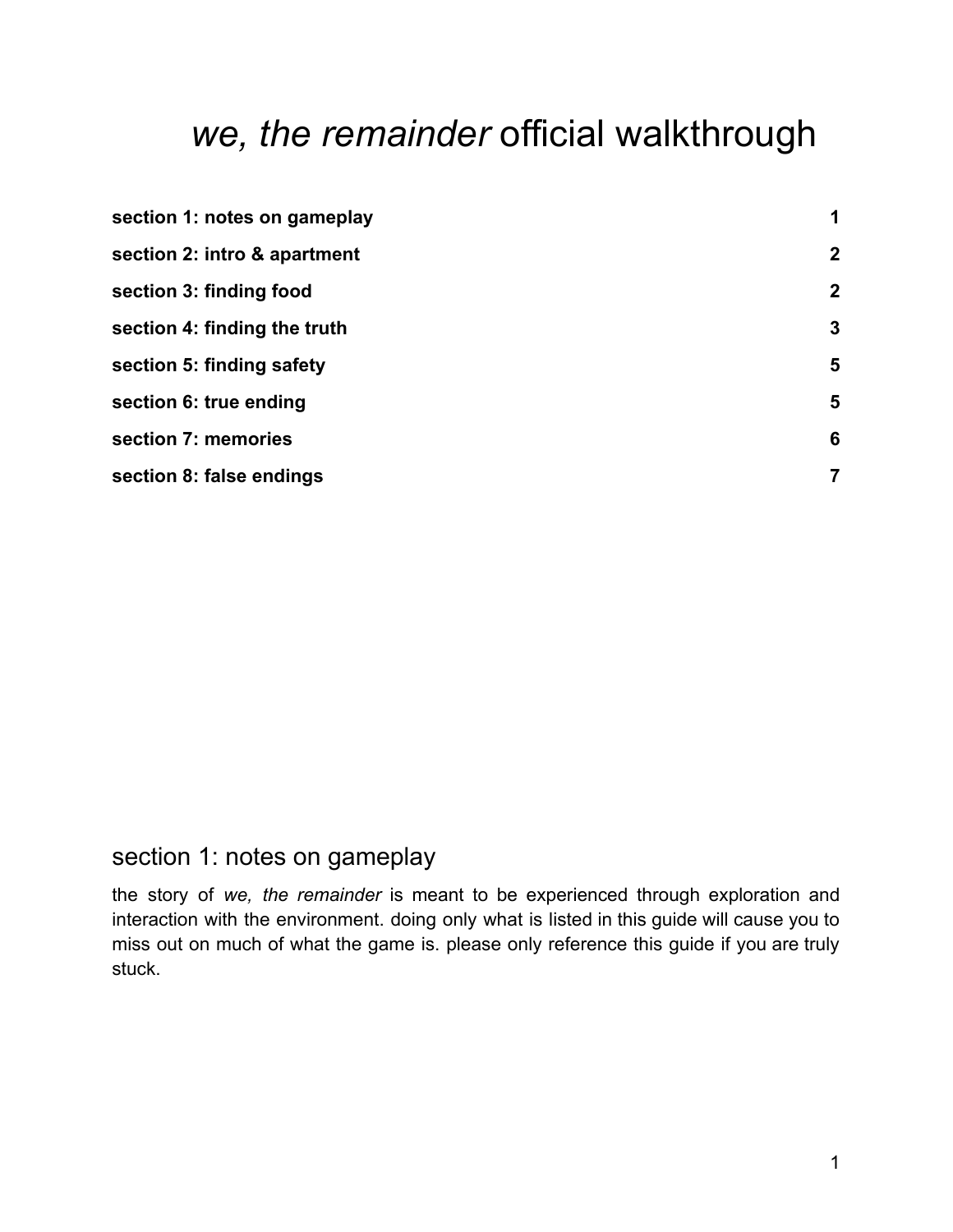## <span id="page-1-0"></span>section 2: intro & apartment

#### *before the beginning*

select a name. the name you choose will affect only flavor text.

#### *in the apartment*

you will start in the living room. once in the apartment, navigate North to the bedroom and interact with the loose floorboard.

pick a comfort item. again, your choice will only affect flavor text.

once you have the comfort item, head back through the living room and into the hallway. select the stairs and choose "go for it" to head outside.

#### *note*

a memory (see section 7) is located in the bathroom, which is south of the living room. going down the stairs will lock you out of obtaining it if you haven't already.

## section 3: finding food

your most pressing task is to find food, as it is possible to starve if you don't (see section 8), while you can pursue other goals concurrently or before this one, it is not recommended.

you start on the westernmost section of Throne Street. the food that will sate your immediate hunger is located in the northern half of the farmland. the quickest way to get there is to head directly East, first through two more sections of Throne Street and the Northernmost section of Seventh Street, then once more to make it to the farmland. once there, select "so many vegetables!" this will allow you to complete the game without starving.

note that an alternate food source does exist in Prophet Hunter's mansion (see section 4), but given the 30-turn limit before starving and the comparatively lengthy process to gain access to the mansion, the farmland is a safer bet.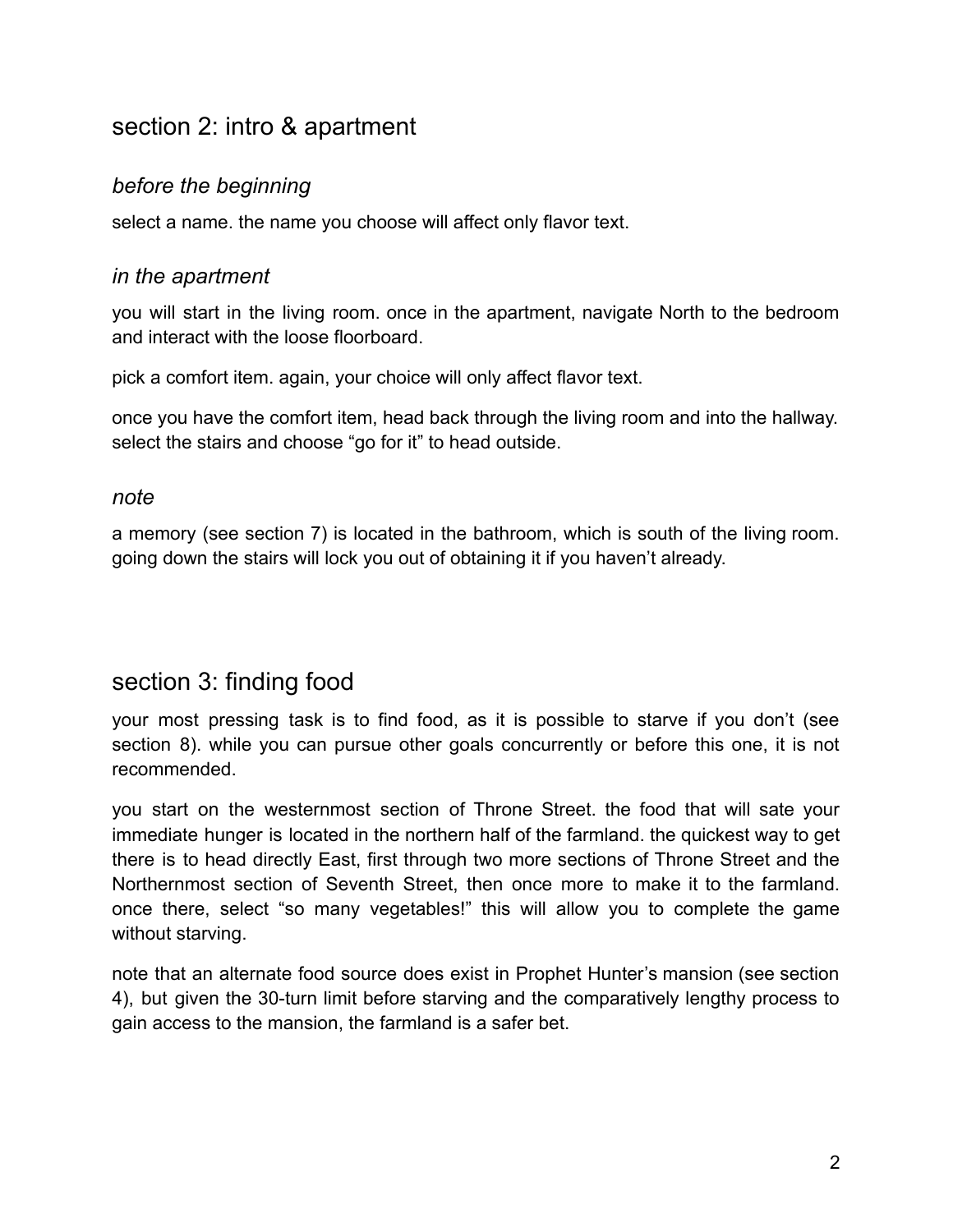## <span id="page-2-0"></span>section 4: finding the truth

these events can be completed either before or after the events of section 5. it is possible to skip the events of section 3 entirely if you complete the events of this one in a timely enough manner.

#### *the map*

while it's not a required item, the map of the Community is useful for navigation. it is located in the schoolhouse.

you can obtain it by going directly South onto Alpha Alley after exiting your apartment building, then West to enter the schoolhouse. once there, click "a map of the Community." you'll see it displayed, and from then on you will be able to access it from most locations.

| . "--: ; =+; : , , -"                                                                                                                                                                                                                                                                                                                                                                                                                                                                                                                                                                                                                                     | . '": : ; : : , +xxX                                                                                                                                                                                                                                                                                                                                                                                                                                                                         |
|-----------------------------------------------------------------------------------------------------------------------------------------------------------------------------------------------------------------------------------------------------------------------------------------------------------------------------------------------------------------------------------------------------------------------------------------------------------------------------------------------------------------------------------------------------------------------------------------------------------------------------------------------------------|----------------------------------------------------------------------------------------------------------------------------------------------------------------------------------------------------------------------------------------------------------------------------------------------------------------------------------------------------------------------------------------------------------------------------------------------------------------------------------------------|
| Prophet                                                                                                                                                                                                                                                                                                                                                                                                                                                                                                                                                                                                                                                   | $\ldots \ldots \ldots$                                                                                                                                                                                                                                                                                                                                                                                                                                                                       |
| <sup>6</sup> : ; ; <del>.</del><br><u> </u> your<br>Hunter's                                                                                                                                                                                                                                                                                                                                                                                                                                                                                                                                                                                              |                                                                                                                                                                                                                                                                                                                                                                                                                                                                                              |
| house <br>mansion                                                                                                                                                                                                                                                                                                                                                                                                                                                                                                                                                                                                                                         |                                                                                                                                                                                                                                                                                                                                                                                                                                                                                              |
| .                                                                                                                                                                                                                                                                                                                                                                                                                                                                                                                                                                                                                                                         |                                                                                                                                                                                                                                                                                                                                                                                                                                                                                              |
| throne street <br>. 1                                                                                                                                                                                                                                                                                                                                                                                                                                                                                                                                                                                                                                     |                                                                                                                                                                                                                                                                                                                                                                                                                                                                                              |
| <u>.</u>                                                                                                                                                                                                                                                                                                                                                                                                                                                                                                                                                                                                                                                  | .<br><b>&amp;&amp;&amp;&amp;&amp;&amp;&amp;&amp;&amp;</b>                                                                                                                                                                                                                                                                                                                                                                                                                                    |
|                                                                                                                                                                                                                                                                                                                                                                                                                                                                                                                                                                                                                                                           |                                                                                                                                                                                                                                                                                                                                                                                                                                                                                              |
| a a <br>. 0                                                                                                                                                                                                                                                                                                                                                                                                                                                                                                                                                                                                                                               | .<br>$\sim$                                                                                                                                                                                                                                                                                                                                                                                                                                                                                  |
| $$ $ $ $n$ t<br>l ll                                                                                                                                                                                                                                                                                                                                                                                                                                                                                                                                                                                                                                      | ା <b>· · ·   ୧</b> ୯୧୯୧୯୧୯୧୯  <br><u>.</u>                                                                                                                                                                                                                                                                                                                                                                                                                                                   |
| $\begin{tabular}{ c c c c } \hline \quad \quad & \quad \quad & \quad \quad & \quad \quad & \quad \quad \\ \hline \quad \quad & \quad \quad & \quad \quad & \quad \quad & \quad \quad & \quad \quad \\ \hline \quad \quad & \quad \quad & \quad \quad & \quad \quad & \quad \quad \\ \hline \quad \quad & \quad \quad & \quad \quad & \quad \quad & \quad \quad \\ \hline \quad \quad & \quad \quad & \quad \quad & \quad \quad \\ \hline \quad \quad & \quad \quad & \quad \quad & \quad \quad \\ \hline \quad \quad & \quad \quad & \quad \quad & \quad \quad \\ \hline \quad \quad & \quad \quad & \quad \quad \\$<br>$\ldots$ school $\ldots$ r<br>p l | farmland<br>.                                                                                                                                                                                                                                                                                                                                                                                                                                                                                |
| — house  g e :: <sup>L</sup><br>$\ldots$ .he                                                                                                                                                                                                                                                                                                                                                                                                                                                                                                                                                                                                              | .   &&&&&&&&&& <br>.                                                                                                                                                                                                                                                                                                                                                                                                                                                                         |
| $\ldots$ .a y                                                                                                                                                                                                                                                                                                                                                                                                                                                                                                                                                                                                                                             | <b>.   რღღღღღღღღ</b>  <br>.                                                                                                                                                                                                                                                                                                                                                                                                                                                                  |
| . t<br>.                                                                                                                                                                                                                                                                                                                                                                                                                                                                                                                                                                                                                                                  | <u> 66666666666  </u>                                                                                                                                                                                                                                                                                                                                                                                                                                                                        |
| , lamb lane <sub>r</sub> %&% <sub>1</sub>  <br>1.1.1.1.1.1.                                                                                                                                                                                                                                                                                                                                                                                                                                                                                                                                                                                               |                                                                                                                                                                                                                                                                                                                                                                                                                                                                                              |
| . <i>. ; .</i>                                                                                                                                                                                                                                                                                                                                                                                                                                                                                                                                                                                                                                            |                                                                                                                                                                                                                                                                                                                                                                                                                                                                                              |
| L%&SJ<br>$+1, 1, 1, 1, 1$                                                                                                                                                                                                                                                                                                                                                                                                                                                                                                                                                                                                                                 | $e$ t                                                                                                                                                                                                                                                                                                                                                                                                                                                                                        |
| 33344444                                                                                                                                                                                                                                                                                                                                                                                                                                                                                                                                                                                                                                                  | $V$ $\Gamma$                                                                                                                                                                                                                                                                                                                                                                                                                                                                                 |
| $\cdots$ $\frac{1}{666666666666}$<br>. <i>, '</i> .                                                                                                                                                                                                                                                                                                                                                                                                                                                                                                                                                                                                       | $e$ $e$ , , : ; ; ; ; : :                                                                                                                                                                                                                                                                                                                                                                                                                                                                    |
| north<br>$+111.111.$<br>$\ldots \ldots$ graveyard<br>$\sim 100$ km s $^{-1}$                                                                                                                                                                                                                                                                                                                                                                                                                                                                                                                                                                              | $ n e$ ::;++;;:::                                                                                                                                                                                                                                                                                                                                                                                                                                                                            |
| wormwood<br>.   &&&&&&&&&&&  <br>11122223                                                                                                                                                                                                                                                                                                                                                                                                                                                                                                                                                                                                                 |                                                                                                                                                                                                                                                                                                                                                                                                                                                                                              |
| 11.111111<br>way                                                                                                                                                                                                                                                                                                                                                                                                                                                                                                                                                                                                                                          | h::::                                                                                                                                                                                                                                                                                                                                                                                                                                                                                        |
| $\mathbf{r}$                                                                                                                                                                                                                                                                                                                                                                                                                                                                                                                                                                                                                                              |                                                                                                                                                                                                                                                                                                                                                                                                                                                                                              |
|                                                                                                                                                                                                                                                                                                                                                                                                                                                                                                                                                                                                                                                           | $\frac{1}{2}$ market $\vert \ldots \ldots \ldots \ldots \rangle$                                                                                                                                                                                                                                                                                                                                                                                                                             |
| $\sim 10$                                                                                                                                                                                                                                                                                                                                                                                                                                                                                                                                                                                                                                                 | . <del>[ _ _ _ _ _</del> _                                                                                                                                                                                                                                                                                                                                                                                                                                                                   |
| sickle street                                                                                                                                                                                                                                                                                                                                                                                                                                                                                                                                                                                                                                             |                                                                                                                                                                                                                                                                                                                                                                                                                                                                                              |
| $p$ avilion $\vdash$<br><i><b>ღღღღღღღღღღ</b>დ</i><br>W W.                                                                                                                                                                                                                                                                                                                                                                                                                                                                                                                                                                                                 |                                                                                                                                                                                                                                                                                                                                                                                                                                                                                              |
| $0$ a                                                                                                                                                                                                                                                                                                                                                                                                                                                                                                                                                                                                                                                     |                                                                                                                                                                                                                                                                                                                                                                                                                                                                                              |
| &&& vial &&&<br>.   r y.                                                                                                                                                                                                                                                                                                                                                                                                                                                                                                                                                                                                                                  | . , ~" ' "-, , , ; " ,                                                                                                                                                                                                                                                                                                                                                                                                                                                                       |
| &&& lake &&&<br>.                                                                                                                                                                                                                                                                                                                                                                                                                                                                                                                                                                                                                                         | . , " : : : : : ; ; ; ; ; :                                                                                                                                                                                                                                                                                                                                                                                                                                                                  |
| . <sup>. .</sup>                                                                                                                                                                                                                                                                                                                                                                                                                                                                                                                                                                                                                                          | $\begin{array}{c} \text{w} \dots \dots \text{v} \dots \text{v} \dots \text{v} \dots \text{v} \dots \text{v} \dots \text{v} \dots \text{v} \dots \text{v} \dots \text{v} \dots \text{v} \dots \text{v} \dots \text{v} \dots \text{v} \dots \text{v} \dots \text{v} \dots \text{v} \dots \text{v} \dots \text{v} \dots \text{v} \dots \text{v} \dots \text{v} \dots \text{v} \dots \text{v} \dots \text{v} \dots \text{v} \dots \text{v} \dots \text{v} \dots \text{v} \dots \text{v} \dots \$ |
| . <i>.</i> 1                                                                                                                                                                                                                                                                                                                                                                                                                                                                                                                                                                                                                                              |                                                                                                                                                                                                                                                                                                                                                                                                                                                                                              |
|                                                                                                                                                                                                                                                                                                                                                                                                                                                                                                                                                                                                                                                           | :-"::+=xxxXXxx                                                                                                                                                                                                                                                                                                                                                                                                                                                                               |
|                                                                                                                                                                                                                                                                                                                                                                                                                                                                                                                                                                                                                                                           | $\ldots \ldots \ldots \ldots$ = = + x x X X X X X x x                                                                                                                                                                                                                                                                                                                                                                                                                                        |
|                                                                                                                                                                                                                                                                                                                                                                                                                                                                                                                                                                                                                                                           | $,"$ : ; ++xxXX\$\$\$XX                                                                                                                                                                                                                                                                                                                                                                                                                                                                      |
| :;;;::,:-~-,chrysolite ;::;+=xxX\$\$&&\$\$X                                                                                                                                                                                                                                                                                                                                                                                                                                                                                                                                                                                                               |                                                                                                                                                                                                                                                                                                                                                                                                                                                                                              |
| ;+=+;++;;+:::~~:,boulevardr-                                                                                                                                                                                                                                                                                                                                                                                                                                                                                                                                                                                                                              | –┐ <sub>•</sub> ,,:""~":;+xxXX\$&&#&&\$</td></tr><tr><td></td><td></td></tr><tr><td></td><td></td></tr></tbody></table>                                                                                                                                                                                                                                                                                                                                                                      |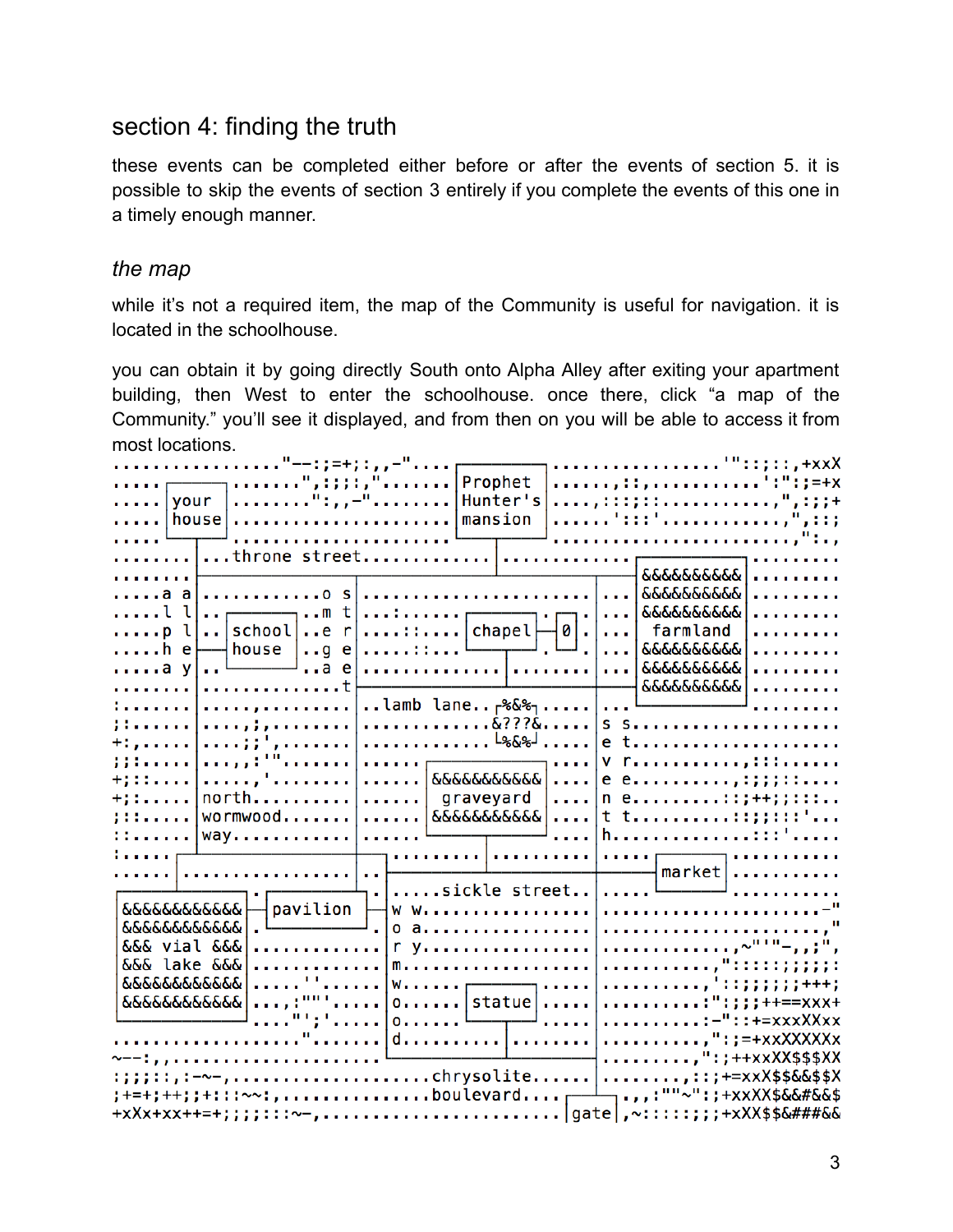#### *the schoolhouse*

while you're at the schoolhouse, examine the teacher's desk. selecting "look closer" the first time will get you the key to the chapel.

the quickest way to get to the chapel from the schoolhouse is to go back out to Alpha Alley, head South onto North Wormwood Way, go East on that same road, head North onto Omega Street, and then East onto Lamb Lane.

the chapel is to the North. if you try to enter it without a key you'll find it locked.

#### *the chapel*

once in the chapel, examine the altar. selecting "look closer" the first time will get you the key to Prophet Hunter's mansion.

the mansion is on Throne Street. the quickest way to get there from the chapel is to head back out to Lamb Lane, then West to Omega Street, North onto Throne Street, and finally East along Throne Street.

the mansion is to the North. if you try to enter it without a key you'll find it locked.

#### *Prophet Hunter's mansion*

you'll find yourself in the entryway. first, head North into the kitchen. from there go North again to find Prophet Hunter's garden. this will get you enough food to make leaving the Community possible (i.e. fulfilling the "food" condition of the true ending). note that if you are able to make it here without finding the food on the farmland (see section 3), this will also fulfill your immediate food needs and prevent you from starving, thus making visiting the northern farmland unnecessary.

return to the entryway and head East to the ceremony room. examine the cabinet, and select "look closer" seven times to obtain the journal.

the journal mentions the Grove, which is back on Lamb Lane to the South. the Grove is inaccessible entirely until you find the journal.

#### *The Grove*

entering the Grove will immediately trigger the only plot-required memory. once you've experienced the memory, the Grove becomes inaccessible once again. triggering the Grove memory fulfills the "truth" condition for the true ending.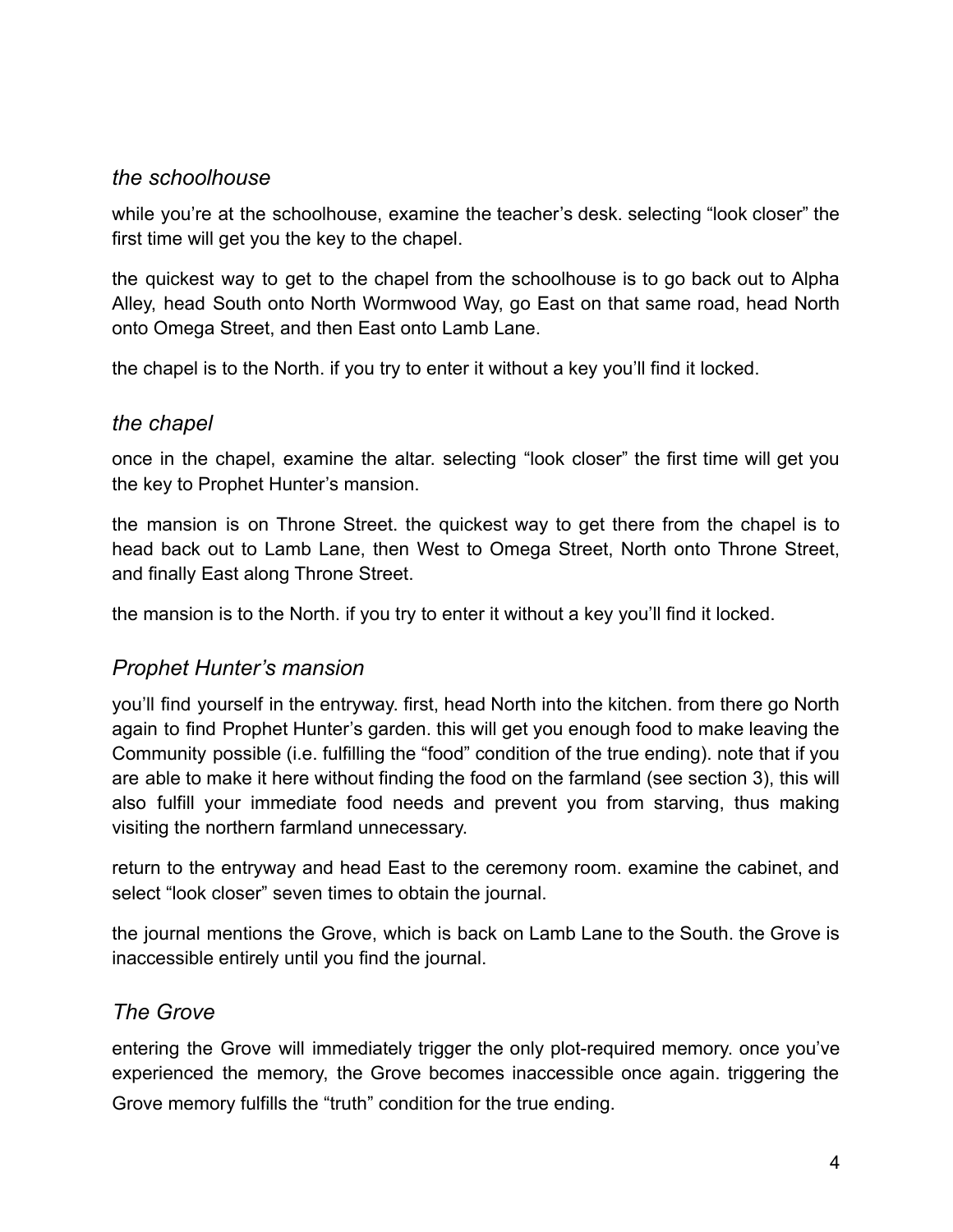## <span id="page-4-0"></span>section 5: finding safety

these events can be completed either before or after the events of section 4.

#### *the dogs*

the only way out of the community is through the gate, which is accessible from the southernmost section of Seventh Street. trying to exit it at this point, however, won't work as you feel you need something to protect yourself for the journey.

the thing you need can be found at the statue to the north of Chrysolite Boulevard, which can be accessed by heading West from the Southernmost section of Seventh Street or East from the Southern half of Wormwood Way. Chrysolite Boulevard, however, is blocked by a pack of hungry feral dogs.

head to the Southern section of the farmland, which is accessible either by heading East from the second section of Seventh Street from the top (the one that connects Lamb Lane), or by heading South from the Northern half of the farmland, where you originally found the vegetables. once there, select "the animals" to obtain some rotting meat.

upon returning to Chrysolite Boulevard, you'll have the option to throw the meat to the dogs. this distracts them and allows you to pass.

#### *the statue*

head directly North from Chrysolite Boulevard to reach the statue. select "the sword in his mouth" to obtain it and fulfill the "safety" condition for the true ending.

## <span id="page-4-1"></span>section 6: true ending

once you've fulfilled all three conditions (the food for hunger, The Grove for truth, and the sword for safety), return to the Gate via Seventh Street and you'll find yourself able to leave. select "go on" to complete the game and achieve the true ending.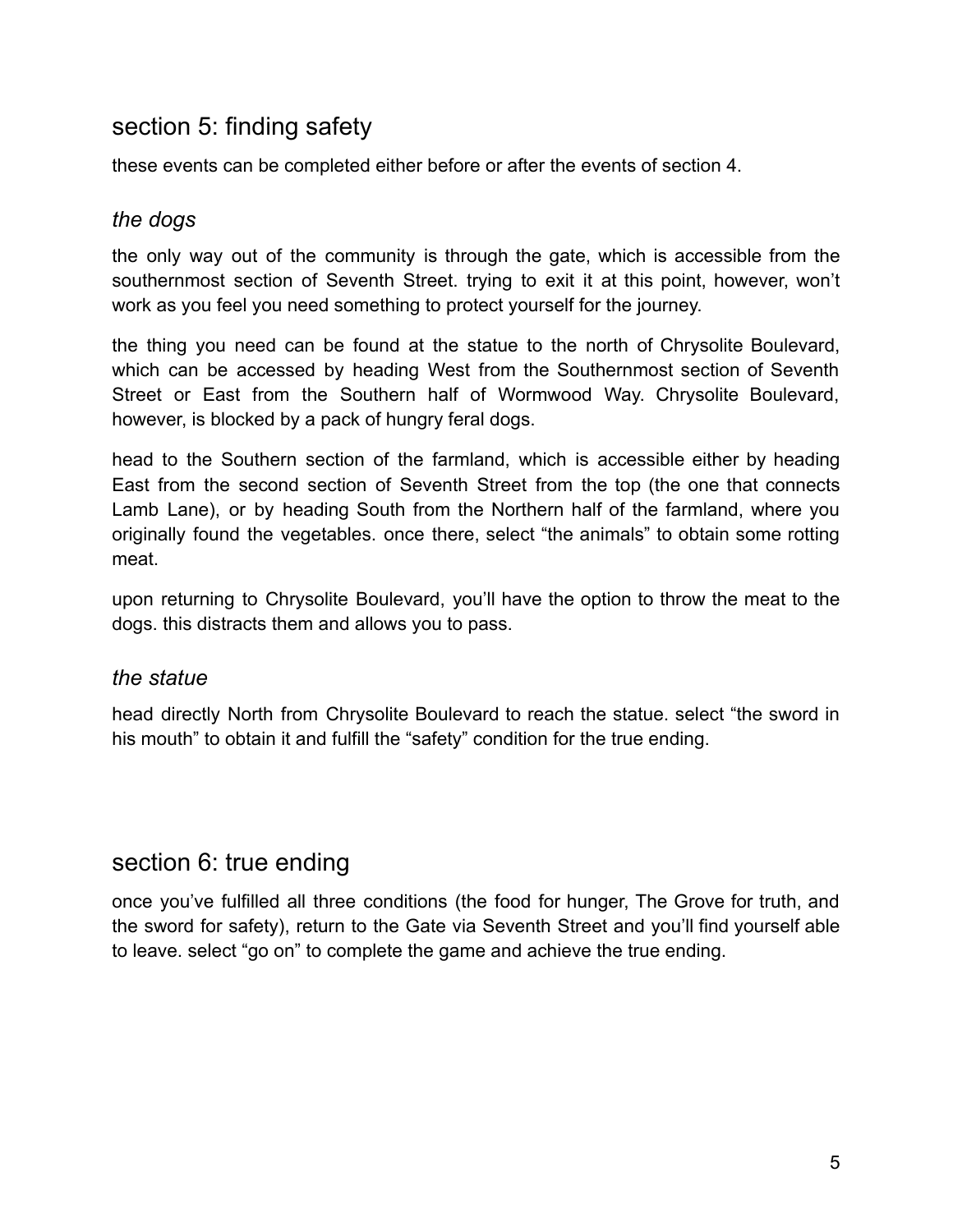## <span id="page-5-0"></span>section 7: memories

### *locations*

there are seven optional memories (not including The Grove) available to find. each one can only be experienced once (selecting the link that triggered them again will show you different text). while only The Grove is required for the true ending, the rest do flesh out much of the game's story. their locations are as follows:

- 1. Momma's apartment's bathroom: select "the bathtub" (note: inaccessible after going down the stairs)
- 2. the schoolhouse: select "your desk"
- 3. Vial Lake: select "the beach"
- 4. the pavilion: select "the stage"
- 5. the labyrinth: triggered upon first entry from the chapel
- 6. the graveyard: select "an unmarked grave"
- 7. the market: triggered upon first entry from Seventh Street

#### *the lamb*

there is something that resembles a lamb on Sickle Street. the number of horns you can see on it is equal to the number of memories you've found. only the optional memories are counted.